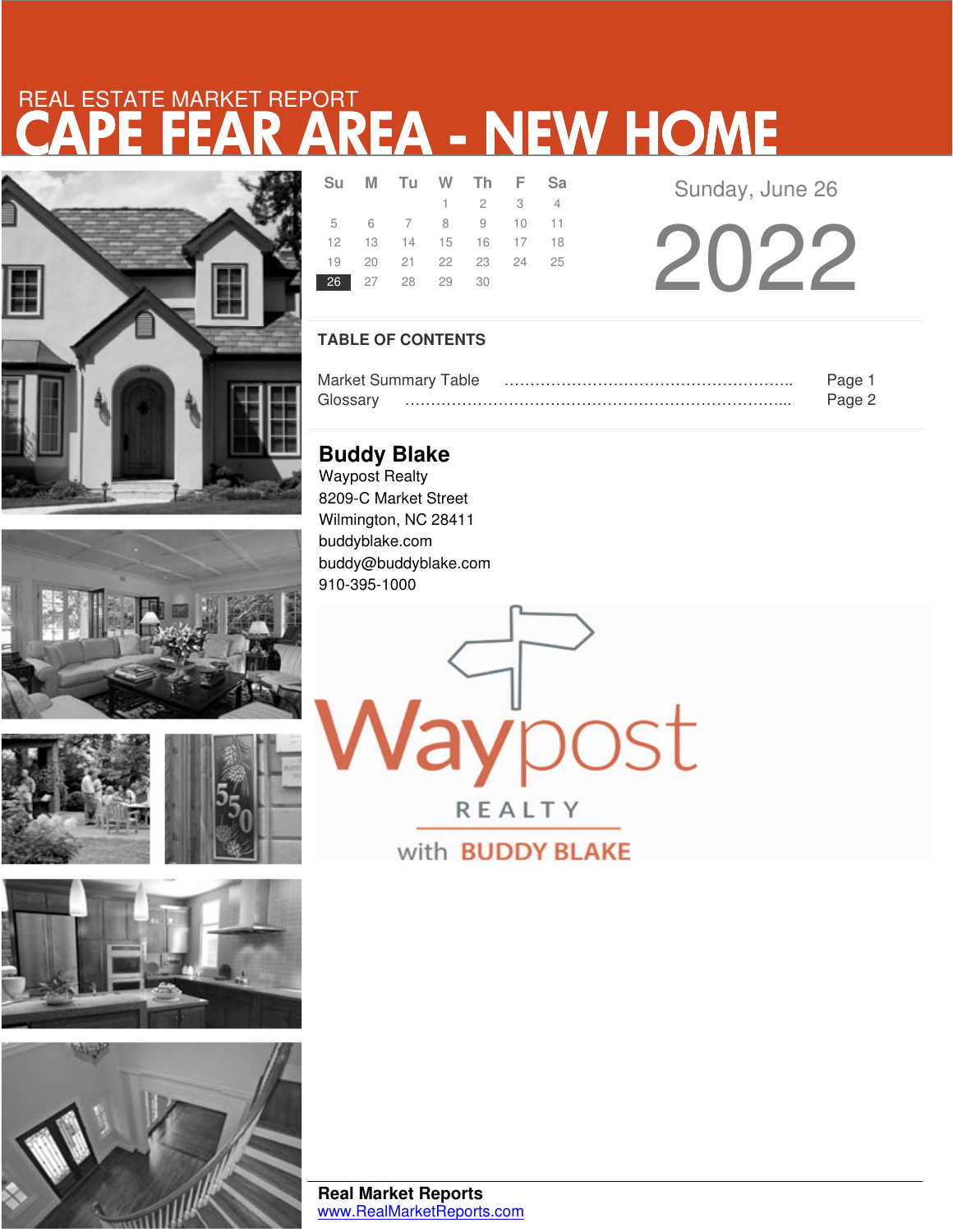# REA - NEW HOME REAL ESTATE MARKET REPORT

## Sunday, June 26, 2022

## Buddy Blake

buddy@buddyblake.com Waypost Realty 910-395-1000

| <b>MARKET SUMMARY TABLE</b>                                      |                                                                                                                                  |                |        |                     |                                  | 869 PENDING <sup>[2]</sup><br><b>148</b> OFF-MARKET (last 6 mos) <sup>[3]</sup> |       |                                               |                |        |                      | <b>ABSORPTION RATE</b><br>(months of inventory) |                            |                                |                      |                |
|------------------------------------------------------------------|----------------------------------------------------------------------------------------------------------------------------------|----------------|--------|---------------------|----------------------------------|---------------------------------------------------------------------------------|-------|-----------------------------------------------|----------------|--------|----------------------|-------------------------------------------------|----------------------------|--------------------------------|----------------------|----------------|
| A = Average Value<br>$M = Median Value$<br>$N/A = Not Available$ |                                                                                                                                  |                |        |                     | <b>441</b> ACTIVE <sup>[1]</sup> |                                                                                 |       | <b>1354</b> SOLD/CLOSED (last 6 months) $[4]$ |                |        |                      |                                                 |                            |                                |                      |                |
|                                                                  | <b>Price Range</b>                                                                                                               | <b>Num</b>     |        | <b>Days</b>         | <b>Current</b>                   | Num                                                                             | Pend  | Num                                           | <b>Num</b>     |        | Days                 | Original                                        | <b>Final</b>               | Sold/                          | List-                | Est.           |
| Low                                                              | <b>High</b>                                                                                                                      | #              |        | on<br><b>Market</b> | List<br><b>Price</b>             | #                                                                               | Ratio | $\#$                                          | #              |        | on<br><b>Market</b>  | List<br><b>Price</b>                            | List<br><b>Price</b>       | <b>Closed</b><br><b>Price</b>  | <b>Sale</b><br>Ratio | Mos.           |
| \$0                                                              | \$99,999                                                                                                                         | $\overline{0}$ |        |                     |                                  | $\overline{0}$                                                                  |       | $\overline{0}$                                | $\overline{0}$ |        |                      |                                                 |                            |                                |                      |                |
| \$100,000                                                        | \$199,999                                                                                                                        | $\theta$       |        |                     |                                  | 2                                                                               | N/A   | 1                                             | 8              | A<br>M | 10<br>$\overline{7}$ | \$<br>187,623<br>189,395<br>\$                  | \$191,510<br>\$192,500     | 189,135<br>\$<br>\$<br>192,500 | 99%<br>100%          | N/A            |
|                                                                  |                                                                                                                                  |                | Α      | 27                  | \$<br>280,118                    |                                                                                 |       |                                               |                | Α      | 33                   | 268,349<br>\$                                   | \$271,043                  | \$271,543                      | 100%                 |                |
| \$200,000                                                        | \$299,999                                                                                                                        | 24             | M      | 18                  | 281,345<br>\$                    | 126                                                                             | 84%   | 28                                            | 216            | M      | $\overline{7}$       | 274,139<br>\$                                   | \$ 274,990                 | \$274,990                      | 100%                 | 0.7            |
| \$300,000                                                        | \$399,999                                                                                                                        | 103            | Α      | 41<br>37            | \$354,746<br>\$356,265           | 359                                                                             | 78%   | 34                                            | 514            | Α      | 41                   | 340,331<br>\$<br>\$339,045                      | \$345,352<br>\$340,515     | \$346,114<br>\$341,897         | 100%<br>100%         | 1.2            |
|                                                                  |                                                                                                                                  |                | M<br>Α | 45                  | 456,384<br>\$                    |                                                                                 |       |                                               |                | M<br>Α | 14<br>40             | 443,793<br>\$                                   | \$447,319                  | \$<br>449,380                  | 100%                 |                |
| \$400,000                                                        | \$499,999                                                                                                                        | 110            | М      | 32                  | \$<br>461,995                    | 184                                                                             | 63%   | 26                                            | 322            | M      | 15                   | 444,950<br>\$                                   | \$446,100                  | 449,136<br>\$                  | 101%                 | 2              |
| \$500,000                                                        | \$599,999                                                                                                                        | 87             | A      | 40                  | \$544,018                        | 108                                                                             | 55%   | 8                                             | 134            | A      | 53                   | 535,791<br>\$                                   | \$542,532                  | \$<br>546,400                  | 101%                 | 3.9            |
|                                                                  |                                                                                                                                  |                | M      | 26                  | \$ 539,000                       |                                                                                 |       |                                               |                | M      | 8                    | \$530,150                                       | \$ 537,077<br>\$ 646,422   | $$543,583$ 101%                |                      |                |
| \$600,000                                                        | \$699,999                                                                                                                        | 35             | Α<br>M | 35<br>26            | 657,254<br>\$<br>659,000<br>\$   | 48                                                                              | 58%   | 8                                             | 79             | Α<br>M | 54<br>8              | 635,374<br>\$<br>629,900<br>\$                  | \$641,070                  | \$648,485<br>642,900<br>\$     | 100%<br>100%         | 2.7            |
|                                                                  |                                                                                                                                  |                | A      | 56                  | \$743,603                        |                                                                                 |       |                                               | 29             | A      | 37                   | 728,435<br>\$                                   | \$732,834                  | 738,781 101%<br>\$             |                      |                |
| \$700,000                                                        | \$799,999                                                                                                                        | 19             | M      | 31                  | \$745,000                        | 10                                                                              | 34%   | 7                                             |                | M      | 16                   | 725,000<br>\$                                   | \$ 725,000                 | \$729,900                      | 101%                 | 3.9            |
| \$800,000                                                        | \$899,999                                                                                                                        | 8              | Α      | 191                 | \$852,213                        | 7                                                                               | 47%   | 7                                             | 16             | Α      | 42                   | 852,023<br>\$                                   | \$854,273                  | \$854,818                      | 100%                 | 3              |
|                                                                  |                                                                                                                                  |                | M<br>A | 164<br>43           | \$857,450<br>\$960,493           |                                                                                 |       |                                               |                | M<br>A | 20<br>24             | 849,000<br>\$<br>959,400<br>\$                  | \$849,450<br>\$963,257     | \$ 849,950<br>\$972,800        | 100%<br>101%         |                |
| \$900,000                                                        | \$999,999                                                                                                                        | 10             | M      | 39                  | \$957,450                        | 3                                                                               | 23%   | $\overline{7}$                                | $\overline{7}$ | M      | 19                   | \$995,000                                       | \$995,000                  | \$995,000                      | 100%                 | 8.6            |
| \$1,000,000                                                      | \$1,099,999                                                                                                                      | 3              | Α      | 77                  | \$1,078,450                      | 5                                                                               | 63%   | 1                                             | 4              | Α      | 36                   | \$1,072,500                                     | \$1,047,475                | \$1,047,500                    | 100%                 | 4.5            |
|                                                                  |                                                                                                                                  |                | M      | 60                  | \$1,096,450                      |                                                                                 |       |                                               |                | Μ      | 29                   | \$1,095,000                                     | \$1,047,500                | \$1,047,500                    | 100%                 |                |
| \$1,100,000                                                      | \$1,199,999                                                                                                                      | 10             | Α      | 91                  | \$1,149,190                      | 8                                                                               | 44%   | 3                                             | 6              | Α      | 94                   | \$1,165,833                                     | \$1,165,833                | \$1,148,833                    | 99%                  | 10             |
|                                                                  |                                                                                                                                  |                | M<br>Α | 67<br>84            | \$1,149,950<br>\$1,242,111       |                                                                                 |       |                                               |                | M<br>Α | 41<br>92             | \$1,150,000<br>\$1,184,649                      | \$1,150,000<br>\$1,246,856 | \$1,150,000<br>\$1,250,878     | 100%<br>100%         |                |
| \$1,200,000                                                      | \$1,299,999                                                                                                                      | 9              | M      | 54                  | \$1,249,000                      | 3                                                                               | 25%   | 4                                             | 8              | M      | 79                   | \$1,192,375                                     | \$1,257,300                | \$1,257,300                    | 100%                 | 6.8            |
|                                                                  |                                                                                                                                  | 3              | Α      | 79                  | \$1,346,333                      |                                                                                 | 25%   | 2                                             | 2              | A      | 22                   | \$1,379,231                                     | \$1,379,231                | \$1,372,231                    | 99%                  | 9              |
| \$1,300,000                                                      | \$1,399,999                                                                                                                      |                | M      | 82                  | \$1,349,000                      |                                                                                 |       |                                               |                | M      | 22                   | \$1,379,231                                     | \$1,379,231                | \$1,372,231                    | 99%                  |                |
| \$1,400,000                                                      | $^{+}$                                                                                                                           | 20             | Α      | 181                 | \$1,904,415                      | 5                                                                               | 20%   | 12                                            | 9              | Α      | 83                   | \$2,127,555                                     | \$2,196,544                | \$2,184,444                    | 99%                  | $13.3$         |
|                                                                  | <b>Market Totals</b>                                                                                                             | 441            | M      | 75                  | \$1,870,000                      | 869                                                                             | 66%   | 148                                           | 1354           | M      | 31                   | \$1,900,000                                     | \$1,900,000                | \$1,900,000                    | 100%                 | 2 <sub>1</sub> |
| <b>Market Averages</b>                                           |                                                                                                                                  |                |        | 53                  | \$594,971                        |                                                                                 |       |                                               |                |        | 42                   | \$430,892                                       | \$436,294                  | \$437,683 100%                 |                      |                |
|                                                                  |                                                                                                                                  |                |        | 34                  | \$489,500                        |                                                                                 |       |                                               |                |        | 12                   | \$379,490                                       | \$384,892                  | \$385,457 100%                 |                      |                |
| <b>Market Medians</b>                                            |                                                                                                                                  |                |        |                     |                                  |                                                                                 |       |                                               |                |        |                      |                                                 |                            |                                |                      |                |
|                                                                  | Date Range (Off-Market & Sold) = 12/26/2021 to 06/26/2022<br><b>Favors Sellers</b><br><b>Favors Buyers</b><br><b>Kata Career</b> |                |        |                     |                                  |                                                                                 |       |                                               |                |        |                      |                                                 |                            |                                |                      |                |

Data believed to be accurate but not guaranteed.

Status = [1] Active; [2] Pending; [3] Cancelled, Expired, Withdrawn; [4] Closed

County = Pender, New Hanover, Brunswick

Sub-Type = Single Family Residence

New Construction = Yes